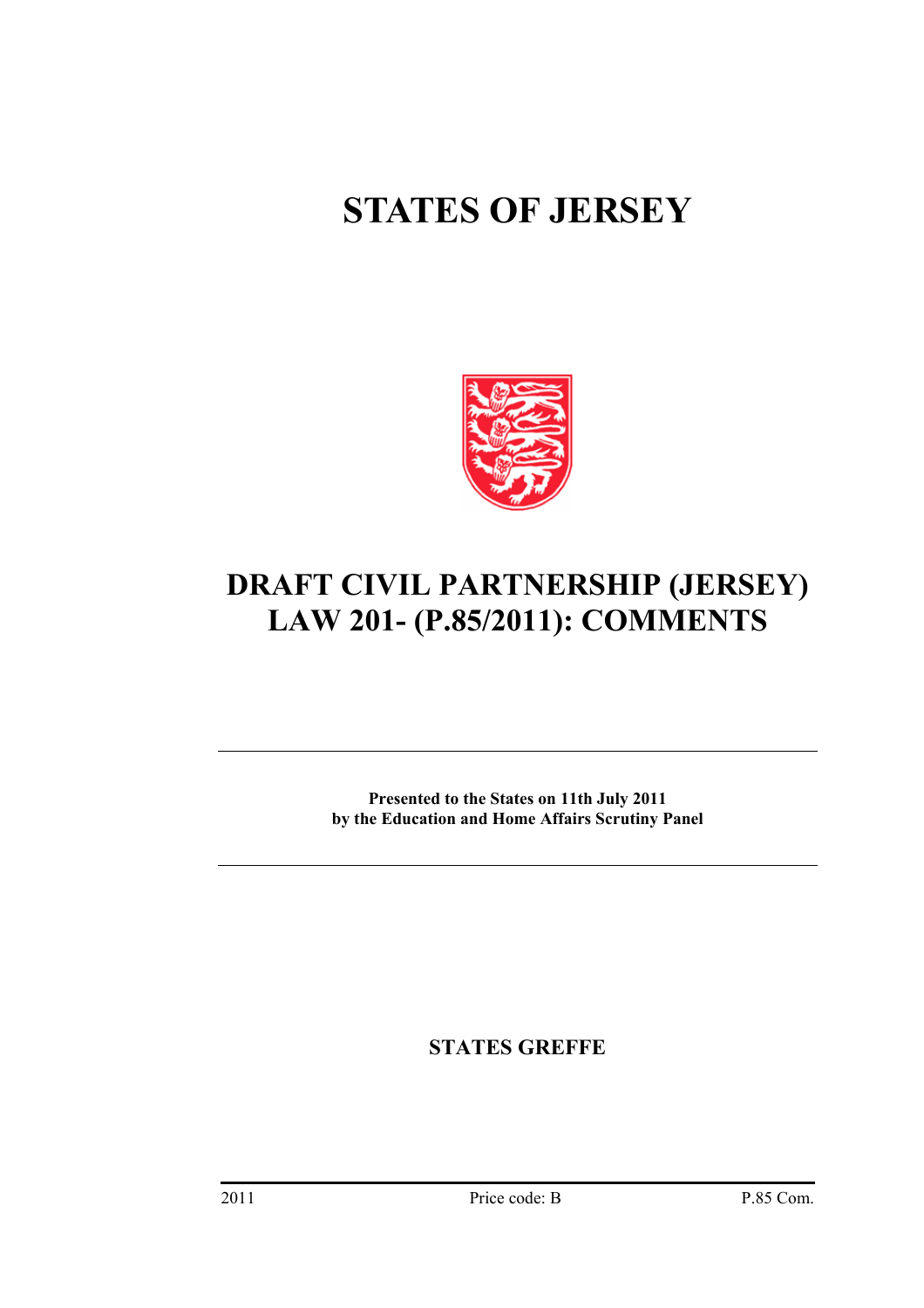# **COMMENTS**

# **Introduction**

The Education and Home Affairs Scrutiny Panel fully supports the principle of Draft Civil Partnership (Jersey) Law 201- (P.85/2011) (the 'draft Law'). The intention of the draft Law is to confer as great a level of parity between civil partners and married spouses (male and female) as possible. The Panel decided to scrutinise the draft law in order to satisfy ourselves that this intention has been realised.

The Panel does not have the expertise or resources to examine in detail all the various laws and arrangements which are affected by the draft Law. In our brief review we have focussed on a limited number of issues listed below –

- (i) civil partnerships on religious premises. We have reported on this issue in our amendment to the draft Law;
- (ii) the implications for inheritance;
- (iii) housing and work rights.

We spoke to a number of witnesses on these matters, namely the Deputy Chief Minister, the Community Relations Trust, the Dean of Jersey, representatives of the Quakers and Advocate N. Benest and are grateful for their contribution. Full transcripts of the hearings are available on the Scrutiny website.

#### **General Background**

In the debate in the States on the principle of allowing civil partnerships it was made clear that the option chosen for Jersey was to preserve a distinction between marriage and civil partnerships.

The draft Law sets out to establish a legal relationship for same-sex couples which is equivalent, but not fully identical, to marriage. The definition of marriage in the eyes of the States of Jersey is the stated relationship between husband and wife, the contract made by man and a woman to live as husband and wife, whereas a civil partnership is only available to same sex couples.

Some jurisdictions have opted for different arrangements including allowing marriage between homosexual couples (Spain, for example) and there is an evolving debate on the matter in other jurisdictions (e.g. France has recently voted against a Bill to legalise same-sex marriages).

There is also a debate on the question of broadening civil partnerships to extend to heterosexual couples or siblings. These questions are beyond the scope of the current law. Jersey has opted to follow the same route as the UK by reserving marriage for heterosexual couples and civil partnerships for same sex couples.

A recent judgement relating to the European Convention on Human Rights has found that there is no breach of the Convention in maintaining this distinction. The Deputy Chief Minister told us that the ruling clearly allows national jurisdictions to determine how this matter is treated for its citizens –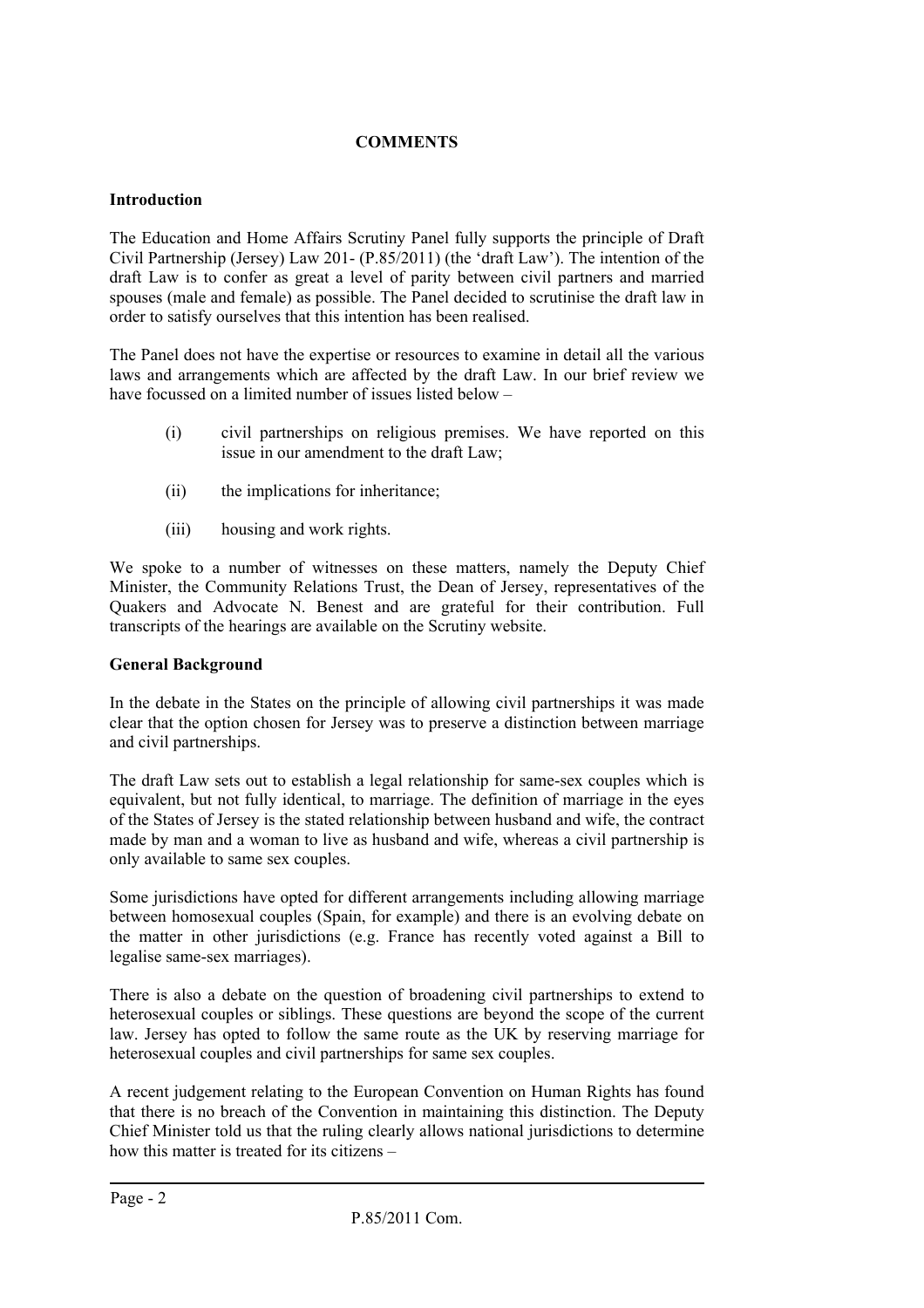*In the recent case of Schalk and Kopf v Austria, against the European Convention on Human Rights found that marriage only for opposite sex couples and civil partnerships only for same-sex couples did not breach Article 8, the right to private and family life; Article 12, the right to marry; and Article 14, the prohibition of discrimination in the rights granted by the E.C.H.R. (European Convention on Human Rights). It also found that it is for national law to determine whether or not to permit same-sex marriage. So that is a fairly definitive statement.* 

# **The blanket prohibition of Civil Partnerships in Religious Buildings**

Currently, there is an article in the draft Law that prohibits Civil Partnerships being solemnized in 'places of worship'<sup>1</sup> The Panel came to the opinion that the inclusion of this clause is unnecessary and divisive in that it prohibits those religious institutions who would wish to perform such ceremonies on their premises from doing so. Whilst the Panel acknowledges that this part of the legislation mirrors current practice in the UK, the Panel came to the conclusion that this prohibition should be left out, leaving the choice with each denomination, rather than with the State. The removal of this provision would not oblige any denomination or religious group to perform such a ceremony if it did not wish to, however it would permit any church or recognised religious group to 'opt in'.

The Panel had fully intended to lodge an amendment in this area, but having taken advice from the Law Draftsman, recognised that such an amendment, if successful, might be likely to delay the introduction of the law – something which the Panel stated from the outset they would be reluctant to do: whilst it is still the opinion of the Panel that this part of the law *should* be amended, it is more important that the law (which is long overdue) is brought in as soon as possible.

The Panel was also mindful of the fact that during the time of its review the UK were in the final stages of an extensive consultation in relation to the very same area of moving towards an 'opt in' for religious groups to be able to perform civil partnerships. It was therefore decided, after discussions with the Law Draftsman and the Minister, that a sensible 'compromise' would be to lodge an amendment (P.85/2011 Amd.) enabling any desired future changes in this area to be made by regulation.

The Panel also noted that there was an inherent tension with the spirit of the law, which sought to provide equality for same sex couples, whilst at the same time wanting to maintain a distinction between the two. The Panel understands that this was seen to be a pragmatic approach to accommodate the social and religious sensitivities of some members of society; however the Panel feels that this distinction is ultimately illogical and that access to a single civil institution for both same sex and non same sex couples may be required in the long term.

# **Implications for Inheritance**

The general laws of succession in Jersey have for some time been under review in the light of the Human Rights (Jersey) Law 2000. The draft Law takes account of a reform which will affect married couples once a proposed amendment to the Wills and Succession (Jersey) Law 1993 has been approved by the States.

l

<sup>&</sup>lt;sup>1</sup> Article 13(5)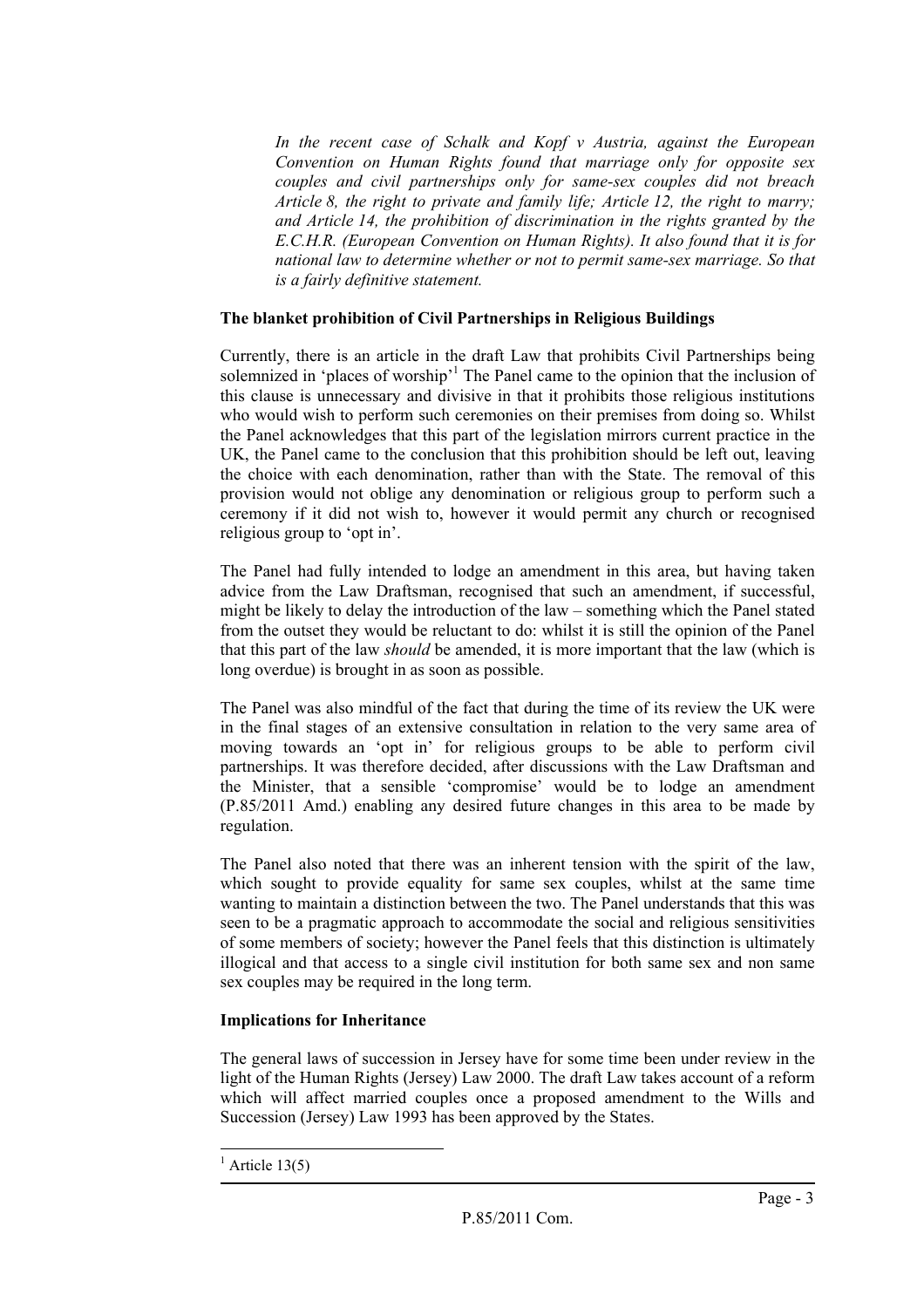The proposed reform will remove the difference that currently exists between widows and widowers in relation to inheritance. The current law distinguishes between *viduité* and *douaire*, ie different treatment between widows and widower in respect of inheritance. The distinction is outdated as there is a general tendency for couples to own property in joint names.

- *Douaire* provides some protection to a widow where the husband might wish to will his property elsewhere. A widow has a right of dower or life enjoyment of one third of her deceased husband's immovable property.
- *Viduité* A widower has a claim of *viduité* or life enjoyment of all of the deceased wife's immovable property. This right is very rarely invoked - it is to be abolished in a forthcoming amendment to the Wills and Succession (Jersey) Law 1993 (due this year). Widowers will be given right of *douaire* instead.

The distinction in treatment between widow and widower are based on ancient Norman law; however, this is no longer appropriate and could be challenged under the Human Rights (Jersey) Law 2000.

Schedule 4 of the Draft Civil Partnership (Jersey) Law 201- indicates that the Wills and Succession (Jersey) Law 1993 will be amended to give both civil partners the right of *douaire*, which will be the position for married couples once the States adopts a further amendment to the Wills and Succession (Jersey) Law 1993 when this is brought forward by the Chief Minister (due later this year).

The Community Relations Trust informed us that the draft Law had been reviewed by an expert who had carried out for them in 2009 a general review of inheritance laws. She had reported that the draft law had dealt with and resolved all the issues she had identified.

# **Housing and work rights**

It was brought to our attention that no provision appeared to have been made either to amend the current Housing (Jersey) Law 1949 or to amend the forthcoming Draft Control of Housing and Work (Jersey) Law 201- so as to allow civil partners the same rights as spouses to join property transactions, despite the need for such amendments being highlighted in the 2009 proposition.

The Draft Control of Housing and Work (Jersey) Law 201-, which is due to be debated on 5th July 2011, reforms current controls on immigration and replaces both the Housing (Jersey) Law 1949 and the Regulation of Undertakings and Development (Jersey) Law 1973.

As the Draft Control of Housing and Work (Jersey) Law 201- was to be debated before the Draft Civil Partnership (Jersey) Law 201- it could not take account of or make reference to another prospective Law, such as the Draft Civil Partnership (Jersey) Law 201-.

However, Article 71 of the Draft Civil Partnership (Jersey) Law 201- will give power to the States to amend by Regulations any enactment, including the Draft Control of